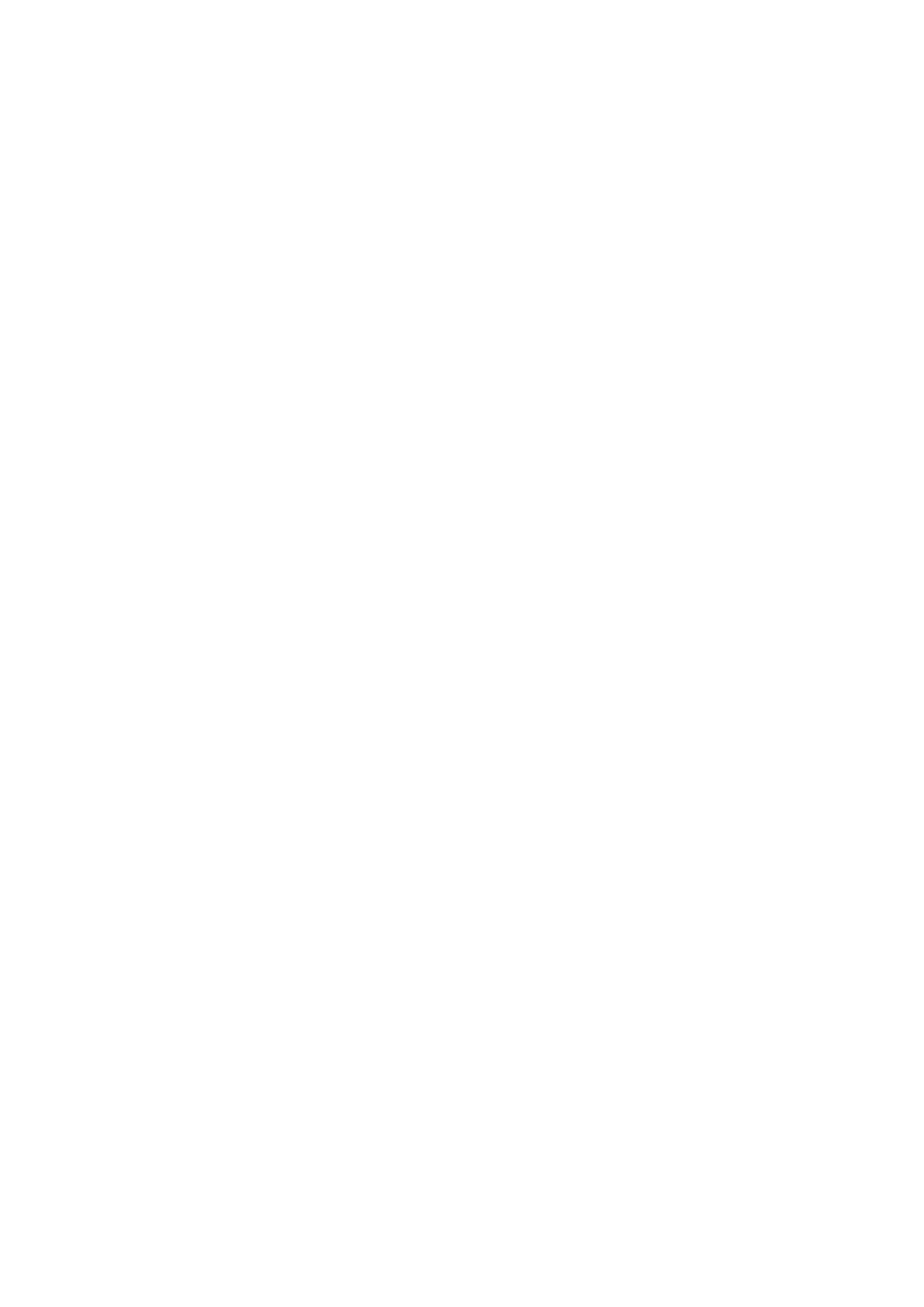## **Guidance on commencement of investigation of cases by the Financial Reporting Council**

## **Disciplinary cases which will be dealt with by the FRC under the Accountancy Scheme**

- 1. The Financial Reporting Council (**FRC**) operates a scheme for investigating, and holding disciplinary hearings in relation to, allegations of misconduct by accountants and accountancy firms in the course of his or its professional activities or otherwise, who are members of one of the Participant professional bodies (**Accountancy Scheme**).
- 2. The Accountancy Scheme only applies to those cases which, in the opinion of the Board raise or appear to raise important issues affecting the public interest in the United Kingdom. All other cases are dealt with by the Participant body to which the accountant or firm belongs.
- 3. In deciding whether a matter raises or appears to raise important issues affecting the public interest in the United Kingdom, the Board considers:
	- a. whether the matter appears to give rise to:
		- i. serious public concern; or
		- ii. damage to public confidence in the accountancy profession in the United Kingdom; and
	- b. all the circumstances of the case, including, but not limited to, its:
		- i. nature;
		- ii. extent;
		- iii. scale; and
		- iv. gravity.
- 4. In considering the extent, scale and gravity of the case, factors the Board is likely to take into account will include whether the alleged misconduct:
	- a. adversely affected a significant number of people in the United Kingdom (such as investors, customers, employees, pensioners or creditors);
	- b. involved or caused the loss or potential loss of significant sums of money (typically, more than £10 million); or
	- c. could undermine confidence in financial reporting or corporate governance in the United Kingdom.
- 5. These factors may be more likely to occur where the alleged misconduct concerns a body in which there is a public interest, such as:
	- a. a United Kingdom publicly traded company;
	- b. a significant financial institution, insurance undertaking or pension fund in the United Kingdom;